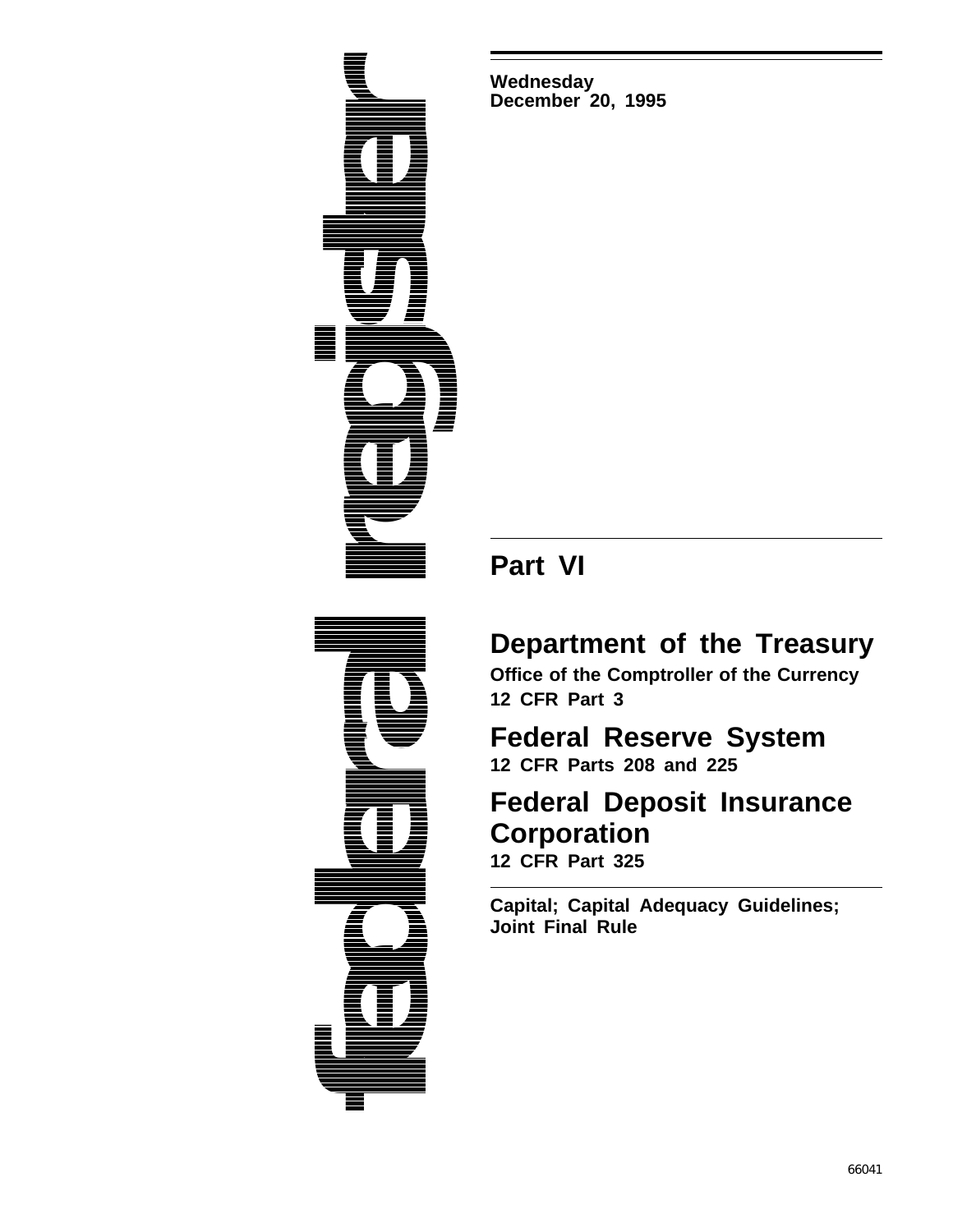### **DEPARTMENT OF THE TREASURY**

**Office of the Comptroller of the Currency**

**12 CFR Part 3**

**[Docket No. 95–28]**

**RIN 1557–AB14**

# **FEDERAL RESERVE SYSTEM**

## **12 CFR Parts 208 and 225**

**[Regulations H and Y; Docket No. R–0849]**

# **FEDERAL DEPOSIT INSURANCE CORPORATION**

#### **12 CFR Part 325**

#### **RIN 3064–AB54**

#### **Capital; Capital Adequacy Guidelines**

**AGENCIES:** Office of the Comptroller of the Currency (OCC), Treasury; Board of Governors of the Federal Reserve System (Board); and Federal Deposit Insurance Corporation (FDIC). **ACTION:** Joint final rule.

**SUMMARY:** The OCC, Board, and the FDIC (Agencies) are amending their respective risk-based capital guidelines to modify the definition of the OECDbased group of countries. The amendment excludes from the OECDbased group of countries any country that has rescheduled its external sovereign debt within the previous five years. The amendment also clarifies that the OECD-based group of countries includes all countries that are members of the OECD, regardless of their date of entry into the OECD. The effect of the amendment would be to increase the amount of capital that banks are required to hold against claims on the governments and banks of an OECD country, in the event that the country were to reschedule its external sovereign debt. This action is being taken to conform with a change in the Basle Accord on risk-based capital that was adopted by the Basle Committee on Banking Supervision (Basle Committee) on April 15, 1995.

#### **EFFECTIVE DATE:** April 1, 1996.

**FOR FURTHER INFORMATION CONTACT:** *OCC:* Geoffrey White, Senior International Economic Advisor, International Banking and Finance Department, (202) 874–5235; Saumya Bhavsar, Attorney, Legislative and Regulatory Activities Division, (202) 874–5090; Ronald Shimabukuro, Senior Attorney, Legislative and Regulatory Activities Division, (202) 874–5090; or Roger Tufts, Senior Economic Advisor,

Office of the Chief National Bank Examiner, (202) 874–5070; Office of the Comptroller of the Currency, 250 E Street, SW., Washington, DC 20219.

*Board:* Roger Cole, Deputy Associate Director, (202) 452–2618; Norah Barger, Manager, (202) 452–2402; Robert Motyka, Supervisory Financial Analyst, (202) 452–3621; Division of Banking Supervision and Regulation; or Greg Baer, Managing Senior Counsel, Legal Division, (202) 452–3236; Board of Governors of the Federal Reserve System, 20th Street and Constitution Avenue, NW., Washington, DC 20551. For the hearing impaired *only,* Telecommunication Device for the Deaf, Dorothea Thompson, (202) 452–3544.

*FDIC:* For supervisory purposes, Stephen G. Pfeifer, Examination Specialist, Accounting Section, Division of Supervision, (202) 898–8904; for legal purposes, Dirck A. Hargraves, Attorney, Legal Division, (202) 898–7049; Federal Deposit Insurance Corporation, 550 17th Street, NW., Washington, DC 20429.

#### **SUPPLEMENTARY INFORMATION:**

# **I. Background**

In 1988, the central bank governors of the Group of Ten (G–10) countries endorsed a framework for international risk-based capital guidelines entitled ''International Convergence of Capital Measurement and Capital Standards'' (commonly referred to as the Basle Accord).1 Under the framework, riskweighted assets are calculated by assigning assets and off-balance-sheet items to broad categories based primarily on their credit risk: that is, the risk that a banking organization will incur a loss due to an obligor or counterparty default on a transaction. Risk weights range from zero percent, for assets with minimal credit risk (such as U.S. Treasury securities), to 100 percent, which is the risk weight that applies to most private sector claims, including commercial loans. In 1989, the Agencies adopted risk-based capital guidelines implementing the Basle Accord for the banking organizations they supervise.

While the Basle Accord focuses primarily on credit risk, it also incorporates country transfer risk considerations. Transfer risk generally refers to the possibility that an asset cannot be serviced in the currency of payment because of a lack of, or restraints on, the availability of needed foreign exchange in the country of the obligor.

In addressing transfer risk, the Basle Committee members examined several methods for assigning obligations of foreign countries to the various risk categories. Ultimately, the Basle Committee decided to use a defined group of countries considered to be of high credit standing as the basis for differentiating claims on foreign governments and banks. For this purpose, the Basle Committee determined this group to be the full members of the Organization for Economic Cooperation and Development (OECD), as well as countries that have concluded special lending arrangements with the International Monetary Fund (IMF) associated with the IMF's General Arrangements to Borrow.2 These countries, referred to in the Agencies' risk-based capital guidelines as the OECD-based group of countries, encompass most of the world's major industrial countries, including all members of the G–10 and the European Union.

Under both the Basle Accord and the Agencies' risk-based capital guidelines, claims on the governments and banks of the OECD-based group of countries generally receive lower risk weights than corresponding claims on the governments and banks of non-OECD countries. Specifically, the Agencies' guidelines provide for the following treatment:

• Direct claims on, and the portions of claims that are directly and unconditionally guaranteed by, OECDbased central governments (including central banks) are assigned to the zero percent risk weight category. Corresponding claims on the central government of a country outside the OECD-based group are assigned to the zero percent risk weight category only to the extent that the claims are denominated in the local currency and the bank has local currency liabilities in that country.

• Claims conditionally guaranteed by OECD-based central governments and

<sup>&</sup>lt;sup>1</sup>The Basle Accord was proposed by the Basle Committee, which comprises representatives of the central banks and supervisory authorities from the G–10 countries (Belgium, Canada, France, Germany, Italy, Japan, the Netherlands, Sweden, Switzerland, the United Kingdom, and the United States) and Luxembourg.

 $\,{}^2\mathrm{The}\,{}$  OECD is an international organization of countries which are committed to market-oriented economic policies, including the promotion of private enterprise and free market prices; liberal trade policies; and the absence of exchange controls. Full members of the OECD at the time the Basle Accord was endorsed included Australia, Austria, Belgium, Canada, Denmark, Finland, France, Germany, Greece, Iceland, Ireland, Italy, Japan, Luxembourg, the Netherlands, New Zealand, Norway, Portugal, Spain, Sweden, Switzerland, Turkey, the United Kingdom, and the United States. In May 1994, Mexico was accepted as a full member of the OECD. In addition, Saudi Arabia has concluded special lending arrangements associated with the IMF's General Arrangements to Borrow.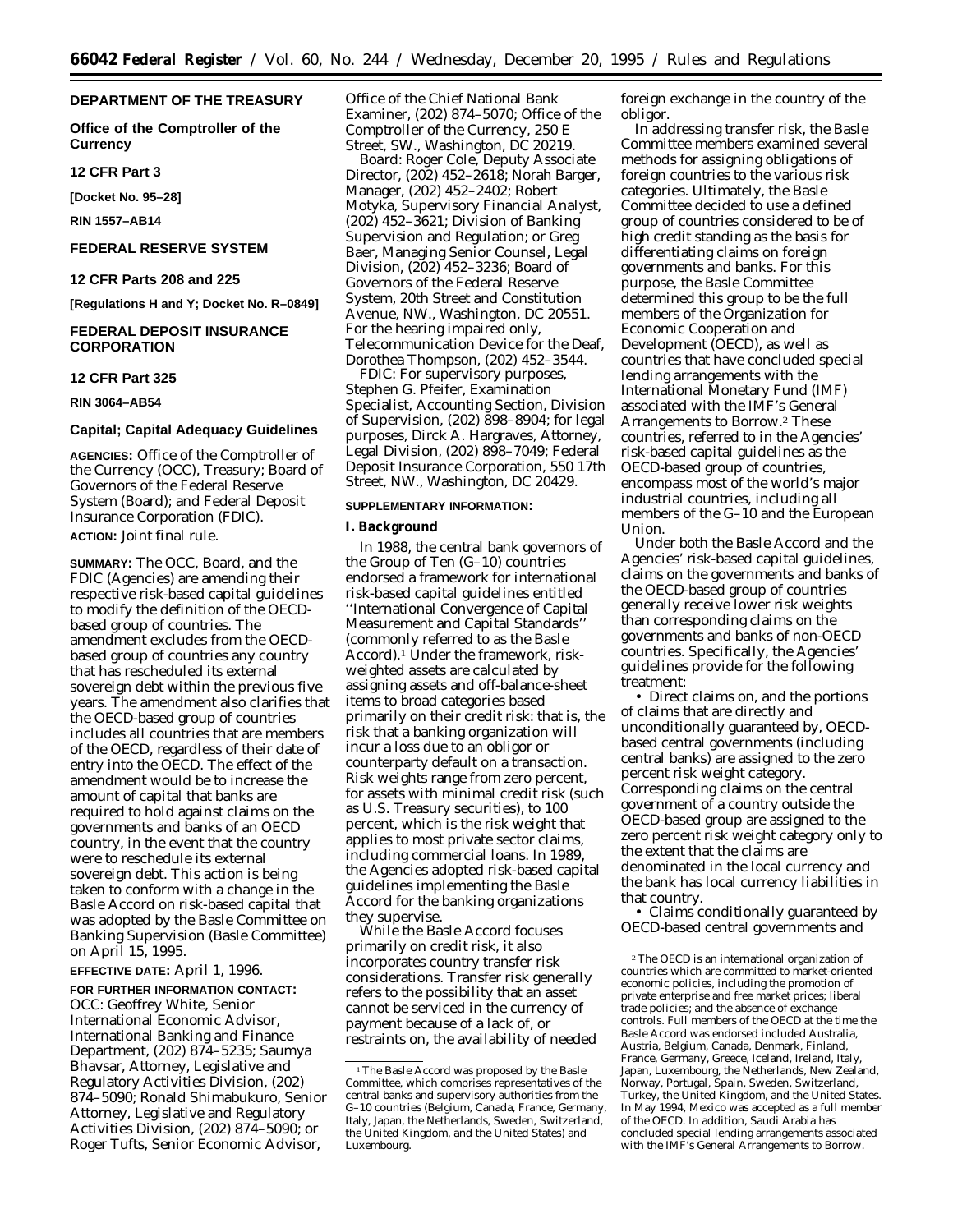claims collateralized by securities issued or guaranteed by OECD-based central governments generally are assigned to the 20 percent risk weight category. The same types of claims on non-OECD countries are assigned to the 100 percent risk category.

• Long-term claims on non-OECD banks are assigned to the 100 percent risk category, rather than to the 20 percent risk category accorded to longterm claims on OECD banks. (Short-term claims on all banks are assigned to the 20 percent risk weight category.)

• General obligation bonds that are obligations of states or other political subdivisions of the OECD-based group of countries are assigned to the 20 percent risk category. Revenue bonds of such political subdivisions are assigned to the 50 percent risk category. General obligation and revenue bonds of political subdivisions of non-OECD countries are assigned to the 100 percent risk category.

Recently, the OECD has taken steps to expand its membership. In light of these steps, the Basle Committee was urged to clarify an ambiguity in the Basle Accord as to whether the OECD members qualifying for the lower risk weights include only those members that were members of the OECD when the Basle Accord was endorsed in 1988, or all members, regardless of their date of entry into the OECD. The Basle Committee also reviewed the overall appropriateness of the criteria the Basle Accord uses to determine whether claims on a foreign government or bank qualify for placement in a lower risk category. As part of this review, the Basle Committee reassessed whether membership in the OECD (or the conclusion of special lending arrangements with the IMF) would, by itself, be sufficient to ensure that only countries with relatively low transfer risk would qualify for lower risk weight treatment.

On July 15, 1994, the Basle Committee clarified that the reference in the Basle Accord to OECD members applies to all current members of the organization. The Basle Committee also stated its intention, subject to national consultation, to amend the definition of the OECD-based group of countries in the Basle Accord in order to exclude from lower risk weight treatment any country within the OECD-based group of countries that had rescheduled its external sovereign debt within the previous five years. The Basle Committee adopted this change in the definition of the OECD-based group of countries on April 15, 1995.

On October 14, 1994, the Board and the OCC published a joint notice of

proposed rulemaking (59 FR 52100) to make corresponding changes in the definition of the OECD-based group of countries in their risk-based capital guidelines. The FDIC published a similar proposal on February 15, 1995 (60 FR 8582). Under the Agencies' proposals, the OECD-based group of countries would continue to include countries that are full members of the OECD, regardless of entry date, as well as countries that have concluded special lending arrangements with the IMF associated with the IMF's General Arrangements to Borrow, but would exclude any country within this group that had rescheduled its external sovereign debt within the previous five years. The purpose of the proposed modification was to clarify that membership in the OECD-based group of countries must coincide with relatively low transfer risk in order for a country to qualify for the lower riskweight treatment.

Under the proposals, reschedulings of external sovereign debt generally would include renegotiations of terms arising from a country's inability or unwillingness to meet its external debt service obligations. The proposals further provided that renegotiations of debt in the normal course of business generally would not indicate transfer risk of the kind that would preclude an OECD-based country from qualifying for lower risk weight treatment.

The Agencies invited comment on all aspects of the proposal.

#### **II. Comments Received**

The OCC and the Board together received two public comments on their proposal. (The FDIC did not receive any comments.) One commenter was a regional banking organization that generally supported the proposal. The other was a clearinghouse that opposed the proposal.

The banking organization agreed that OECD membership alone is not sufficient to ensure that only countries with relatively low transfer risk qualify for lower risk weight treatment, and it supported the additional criterion as providing a good indication of a higher level of transfer risk. The banking organization suggested that the definition should be further revised to exclude newly-formed countries, whose willingness and ability to meet their debt obligations were unproven, for a period of five years. The Agencies did not adopt this suggestion, because the process of admitting countries to the OECD is lengthy enough that the fiveyear waiting period recommended by the commenter would have little practical effect.

The clearinghouse viewed the current criteria as adequate and commented that adding another criterion would increase the complexity of and confusion about the risk-based capital guidelines. Although the Agencies agree with the commenter on the need to minimize the complexity of the risk-based capital guidelines, the Agencies do not believe that this rule will increase their complexity significantly, particularly since reschedulings by OECD countries tend to be extremely rare. Until a rescheduling occurs, the change in the definition will not have any effect on the assignment of assets to risk-weight categories, and thus will have little or no effect on banks.

## **III. Final Rule**

After carefully considering the comments received and deliberating further on the issues involved, the Agencies are adopting a final rule that amends the definition of the OECDbased group of countries in their riskbased capital guidelines substantially as proposed.

Under the final rule, the OECD-based group of countries continues to include countries that are full members of the OECD, regardless of entry date, as well as countries that have concluded special lending arrangements with the IMF associated with the IMF's General Arrangements to Borrow, but excludes any country within this group that has rescheduled its external sovereign debt within the previous five years.

For purposes of this final rule, an event of rescheduling of external sovereign debt generally would include renegotiations of terms arising from a country's inability or unwillingness to meet its external debt service obligations. Renegotiations of debt in the normal course of business generally do not indicate transfer risk of the kind that would preclude an OECD-based country from qualifying for lower risk weight treatment. One example of such a routine renegotiation would be a renegotiation to allow the borrower to take advantage of a change in market conditions, such as a decline in interest rates.

This distinction between renegotiations arising from a country's inability or unwillingness to meet its external debt service obligations and renegotiations that reflect a change in market conditions was discussed in the preambles of the Agencies' notices of proposed rulemaking but was not included in the regulatory text. In order to clarify the meaning of the final rule, the Agencies are including language to this effect in the text of the final rule.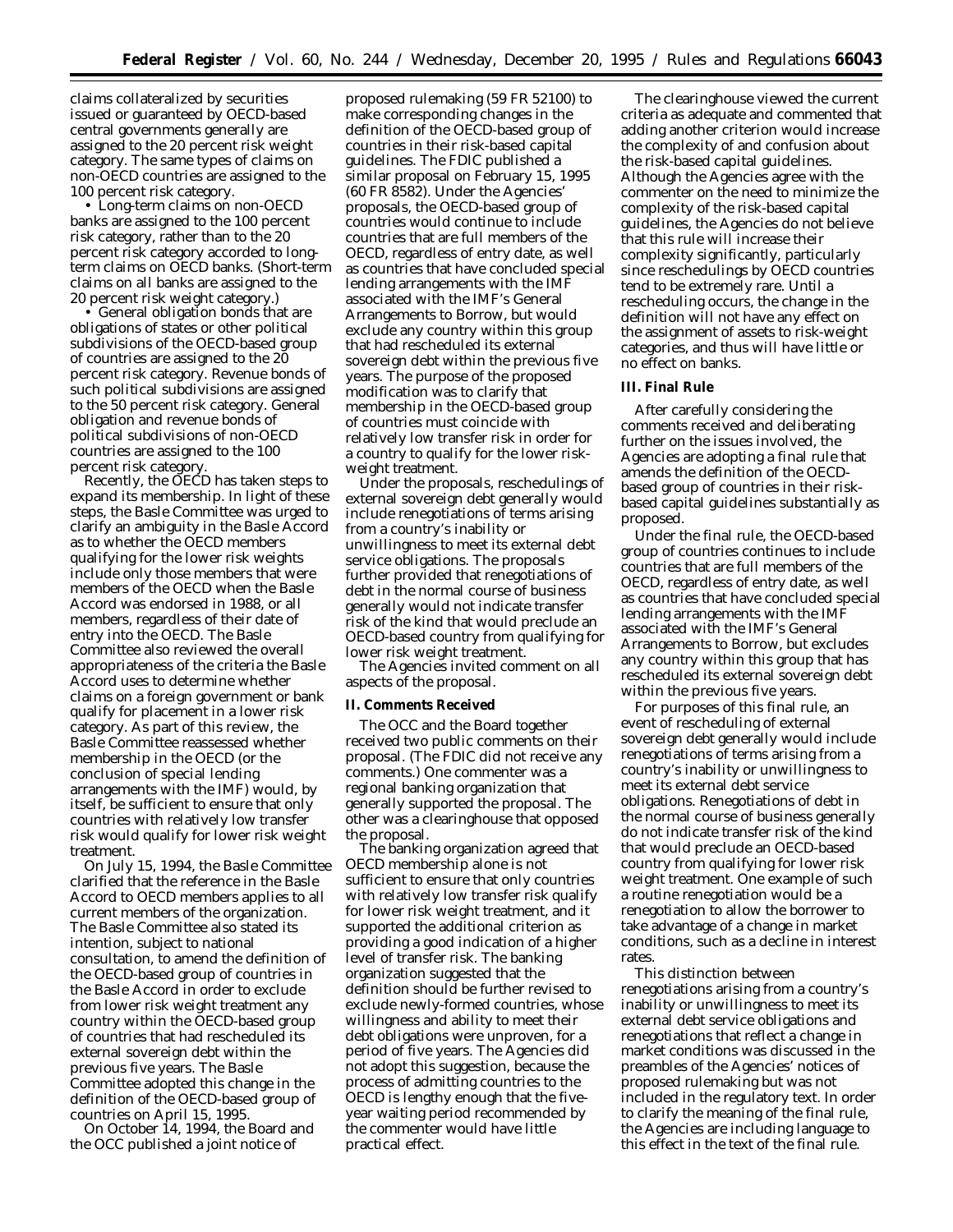#### **IV. Regulatory Flexibility Act Analysis**

The Agencies hereby certify that this final rule will not have a significant economic impact on a substantial number of small business entities (in this case, small banking organizations), in accord with the spirit and purposes of the Regulatory Flexibility Act (5 U.S.C. 601 *et seq.*). The impact on institutions regulated by the Agencies, regardless of their size, will be minimal. In addition, because the risk-based capital guidelines generally do not apply to bank holding companies with consolidated assets of less than \$150 million, this proposal will not affect such companies. Accordingly, no regulatory flexibility analysis is required.

**V. Paperwork Reduction Act and Regulatory Burden**

The Agencies have determined that this final rule will not increase the regulatory paperwork burden of banking organizations pursuant to the provisions of the Paperwork Reduction Act (44 U.S.C. 3501 *et seq.*).

Section 302 of the Riegle Community Development and Regulatory Improvement Act of 1994 (Pub. L. 103– 325, 108 Stat. 2160) provides that the Agencies must consider the administrative burdens and benefits of any new regulations that impose additional requirements on insured depository institutions. Section 302 also requires such a rule to take effect on the first day of the calendar quarter following final publication of the rule, unless the agency, for good cause, determines an earlier effective date is appropriate. This final rule is effective on April 1, 1996.

**VI. OCC Statement on Executive Order 12866**

The OCC has determined that this final rule is not a significant regulatory action, as that term is defined by Executive Order 12866.

## **VII. OCC Statement on Unfunded Mandates Act of 1995**

Section 202 of the Unfunded Mandates Reform Act of 1995, Pub. L. 104–4 (Unfunded Mandates Act), signed into law on March 22, 1995, requires that an agency prepare a budgetary impact statement before promulgating a rule that includes a Federal mandate that may result in expenditure by State, local, and tribal governments, in the aggregate, or by the private sector, of \$100 million or more in any one year. If a budgetary impact statement is required, section 205 of the Unfunded Mandates Act also requires an agency to identify and consider a reasonable

number of regulatory alternatives before promulgating a rule. The OCC has determined that this final rule will not result in expenditures by State, local, and tribal governments, or by the private sector, of \$100 million or more in any one year. Accordingly, the OCC has not prepared a budgetary impact statement or specifically addressed the regulatory alternatives considered.

#### **List of Subjects**

#### *12 CFR Part 3*

Administrative practice and procedure, Capital, National banks, Reporting and recordkeeping requirements, Risk.

# *12 CFR Part 208*

Accounting, Agriculture, Banks, banking, Confidential business information, Crime, Currency, Federal Reserve System, Flood insurance, Mortgages, Reporting and recordkeeping requirements, Securities.

#### *12 CFR Part 225*

Administrative practice and procedure, Banks, banking, Federal Reserve System, Holding companies, Reporting and recordkeeping requirements, Securities.

#### *12 CFR Part 325*

Bank deposit insurance, Banks, banking, Capital adequacy, Reporting and recordkeeping requirements, Savings associations, State nonmember banks.

**Authority and Issuance**

#### **OFFICE OF THE COMPTROLLER OF THE CURRENCY**

#### **12 CFR CHAPTER I**

For the reasons set out in the joint preamble, Appendix A to part 3 of title 12, chapter I of the Code of Federal Regulations is amended as set forth below.

# **PART 3—MINIMUM CAPITAL RATIOS; ISSUANCE OF DIRECTIVES**

1. The authority citation for part 3 continues to read as follows:

**Authority:** 12 U.S.C. 93a, 161, 1818, 1828(n), 1831n note, 1835, 3907, and 3909.

2. In section 1 of appendix A to part 3, footnote 1 in paragraph (c)(19) is redesignated as footnote 1a.

3. In section 1 of appendix A to part 3, paragraph (c)(16) is revised to read as follows:

**Appendix A to Part 3—Risk-Based Capital Guidelines**

*Section 1. Purpose, Applicability of Guidelines, and Definitions.* \* \* \* \* \* \*

(c) \* \* \*

(16) The *OECD-based group of countries* comprises all full members of the Organization for Economic Cooperation and Development (OECD) regardless of entry date, as well as countries that have concluded special lending arrangements with the International Monetary Fund (IMF) associated with the IMF's General Arrangements to Borrow,<sup>1</sup> but excludes any country that has rescheduled its external sovereign debt within the previous five years. These countries are hereinafter referred to as *OECD countries.* A rescheduling of external sovereign debt generally would include any renegotiation of terms arising from a country's inability or unwillingness to meet its external debt service obligations, but generally would not include renegotiations of debt in the normal course of business, such as a renegotiation to allow the borrower to take advantage of a decline in interest rates or other change in market conditions.

\* \* \* \* \* Dated: August 28, 1995. **Eugene A. Ludwig,** *Comptroller of the Currency.*

#### **FEDERAL RESERVE SYSTEM**

#### **12 CFR CHAPTER II**

For the reasons set forth in the joint preamble, the Board of Governors of the Federal Reserve System amends 12 CFR parts 208 and 225 as set forth below:

# **PART 208—MEMBERSHIP OF STATE BANKING INSTITUTIONS IN THE FEDERAL RESERVE SYSTEM (REGULATION H)**

1. The authority citation for part 208 continues to read as follows:

**Authority:** 12 U.S.C. 36, 248(a), 248(c), 321–338a, 371d, 461, 481–486, 601, 611, 1814, 1823(j), 1828(o), 1831o, 1831p–1, 3105, 3310, 3331–3351, and 3906–3909; 15 U.S.C. 78b, 78l(b), 78l(g), 78l(i), 78o–4(c)(5), 78q, 78q–1, and 78w; 31 U.S.C. 5318; 42 U.S.C. 4102a, 4104a, 4104b, 4106, 4128.

2. Appendix A to part 208 is amended by revising footnote 22 in section III.B.1. to read as follows:

**Appendix A to Part 208—Capital Adequacy Guidelines for State Member Banks: Risk-Based Measure**

- \* \* \* \* \* III. \* \* \*
- B. \* \* \*
- 1. \* \* \* 22\* \* \*

\* \* \* \* \* 22The OECD-based group of countries comprises all full members of the

1As of November 1995, the OECD included the following countries: Australia, Austria, Belgium, Canada, Denmark, Finland, France, Germany, Greece, Iceland, Ireland, Italy, Japan, Luxembourg, Mexico, the Netherlands, New Zealand, Norway, Portugal, Spain, Sweden, Switzerland, Turkey, the United Kingdom, and the United States; and Saudi Arabia had concluded special lending arrangements with the IMF associated with the IMF's General Arrangements to Borrow.